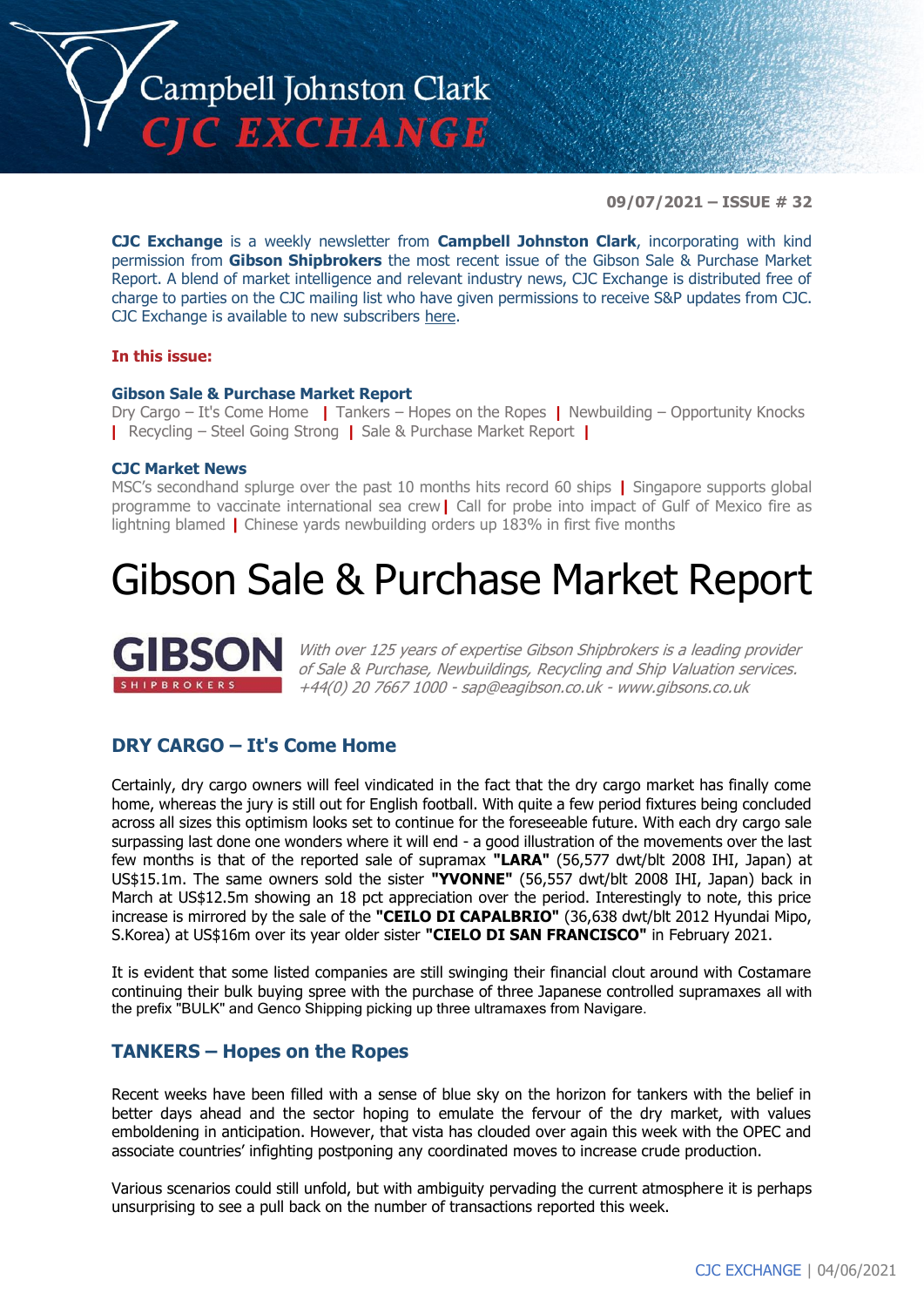

Product carriers dominate the few sales to note, with Jiangsu Yangzijiang Shipbuilding's shipping arm revealed to have sold off two resales to Greek interests for US\$32.8m apiece and already renamed ahead of delivery. On the second-hand side, there have been reports of the eleven-year-old pumproom type "**NEW BREEZE"** (48,064 dwt/blt 2010 Iwagi) securing US\$15.5m, from Greek buyers, with BWTS fitted at her October 2020 Special Survey, but noted as uncoiled, now rumoured to have failed to materialise. Following recent divestments in the LPG sector, BW is also now reported to have sold their fifteen year old LR1 "**BW AMAZON"** (74,999 dwt/blt 2006 Dalian No.2) basis 1 year TC back, although price and buying direction remain undisclosed.

### **NEWBUILDING – Opportunity Knocks**

The summer holiday period is in full swing so there is mixed activity at the yards. We are seeing an increase in bulker enquiry as owners take stock of the strong performance of the market to date and do not want to pay strong prices for second-hand. The bulker orderbook remains very low and if the current market remains buoyant it is likely, in our view, that bulker newbuilding enquiry will continue to increase.

As a general comment we note many owners "wait and see" strategy not just on design choice but current pricing. We see already a spread of pricing at yards depending on how they view the current steel plate pricing situation moving forward. Iron ore price is down so this should feed through some relief on steel plate pricing from some mills.

However, we do not expect dramatic reductions in pricing of bulkers and tankers as the respective second-hand pricing in both the segments remains high, and historically newbuildings represent an alternative investment choice, perhaps more so today with the environmental regulations evolving constantly. We see this already on bulkers as we mention and on tankers forward optimism remains robust, so we believe tanker newbuilding enquiry will increase sooner rather than later, contrary to the standalone measure of the fairness of current newbuilding pricing versus current market / rates. Reputable shipyards are also comfortably full to the two year mark so there is no need to aggressively chase potential business by lowering pricing significantly.

### **RECYCLING – Steel Going Strong**

The demand/supply scenario continues to keep prices firm throughout the Sub-Cont where all three markets are hungry to secure any kind of tonnage where possible, but the magical US\$600 per LWT barrier has not (yet) been surpassed. Bangladesh and Pakistan continue to vie it out for top spot but geographically located tonnage will sometimes be the deciding factor. Although now that we're heading into the summer months where activity is usually fairly muted, the question is will things begin to slow down even more than what normally takes place around this time, or will some Owners try and take advantage of these very firm price levels on offer which let's not forget are approaching the historically all-time high price levels ever paid. But with freight rates in most sectors making owners good money it may not be quite so straight forward.

### **Gibson Sale & Purchase Market Report**

### **S&P SALES**

| <b>Vessel Name</b> | <b>DWT</b> | <b>Built</b> | Yard       | <b>Buyers</b>     | Price<br>(\$/m) | <b>Notes</b>                |  |
|--------------------|------------|--------------|------------|-------------------|-----------------|-----------------------------|--|
| <b>BULKERS</b>     |            |              |            |                   |                 |                             |  |
| <b>LEADERSHIP</b>  | 171.199    | 2001         | Koyo (JPN) | Far Eastern buyer | 12              | SS due 10/21.<br>Dely 3q21. |  |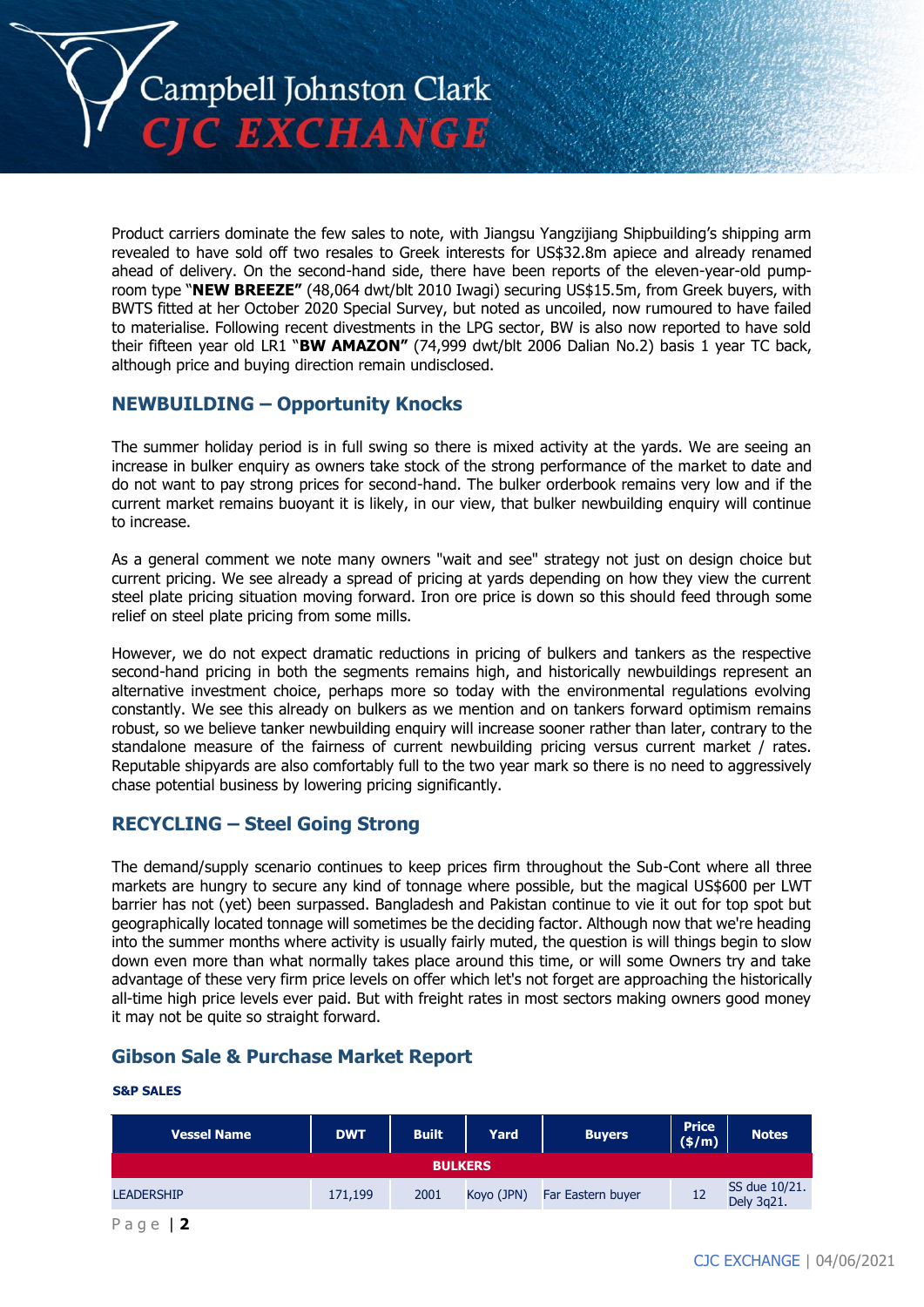# Campbell Johnston Clark<br>CJC EXCHANGE

| <b>DOUBLE PROVIDENCE</b>                                    | 95,720           | 2012              | Imabari<br>(JPN)                              | <b>Greek buyer</b>                      | 21.25         | SS due 1/22.<br><b>BWTS</b> on<br>order.                               |
|-------------------------------------------------------------|------------------|-------------------|-----------------------------------------------|-----------------------------------------|---------------|------------------------------------------------------------------------|
| <b>LDN FORTUNA</b>                                          | 93,251           | 2011              | <b>Jiangsu</b><br>Newyangzi<br>(CHN)          | <b>Smart Gains</b>                      | xs 16         | SS due 11/21.<br><b>Prompt Feast</b><br>dely.                          |
| <b>SEA EXPRESS</b>                                          | 79,252           | 2012              | <b>COSCO</b><br>Dalian (CHN)                  | <b>Greek buyer</b>                      |               | high 18 SS due 7/22.                                                   |
| <b>IMPERIAL ROSE</b>                                        | 76,619           | 2008              | Shin Kasado<br>(JPN)                          | <b>Greek buyer</b>                      | 18.1          | No BWTS.                                                               |
| <b>QC MATILDE</b>                                           | 76,015           | 2002              | Tsuneishi<br>(JPN)                            | Undisclosed buyer                       |               | SS psd 3/20.<br>high 10 No BWTS.<br>Dely 4q21.                         |
| NAVIGARE BEATUS + NAVIGARE<br><b>BELLUS</b>                 | 63,310           | both 2017         | Chengxi<br>(CHN)                              | Genco Shipping &<br><b>Trading</b>      | 25 each       | SS due 1/22.<br><b>BWTS fitted.</b>                                    |
| <b>NAVIGARE BONITAS</b>                                     | 63,166           | 2014              | Zhejiang<br>Fenghua<br>(CHN)                  | Genco Shipping &<br><b>Trading</b>      | high 21       | SS psd 8/19.<br><b>BWTS fitted.</b>                                    |
| <b>KMARIN ULSAN</b>                                         | 63,151           | 2014              | <b>Jiangsu</b><br>Hantong<br>(CHN)            | Costamare / Chinese<br>buyer            | 21            | SS psd 8/19.<br><b>BWTS fitted.</b><br>Tier II. Basis<br>WW dely 1/22. |
| <b>BULK COSTA RICA</b>                                      | 58,758           | 2012              | <b>NACKS</b><br>(CHN)                         | <b>Greek buyer</b>                      | 18.6          | SS due 6/22.<br><b>BWTS fitted.</b>                                    |
| <b>BULK PATAGONIA</b><br><b>BULK CURACAO + BULK ECUADOR</b> | 58,723<br>57,937 | 2012<br>both 2011 | Kawasaki<br>(JPN)<br>Tsuneishi<br>Cebu (PHIL) | Costamare                               | 60 en<br>bloc |                                                                        |
| VIET THUAN 56-01                                            | 57,334           | 2009              | <b>STX Jinhae</b><br>(KRS)                    | <b>Undisclosed buyer</b>                | 14.2          | DD due 9/22.                                                           |
| LARA                                                        | 56,557           | 2008              | I H I (JPN)                                   | <b>Undisclosed buyer</b>                | 15.1          | <b>BWTS fitted.</b><br>Prompt dely.                                    |
| <b>CENTENARIO FORZA</b>                                     | 56,129           | 2012              | Mitsui (JPN)                                  | <b>Undisclosed buyer</b>                | 18.5          | SS due 4/22.                                                           |
| YM TRADITION                                                | 55,457           | 2010              | Kawasaki<br>(JPN)                             | <b>Undisclosed buyer</b>                | 16.3          | SS psd 11/19.<br>Dely 7-10/21.                                         |
| SOPHIA K                                                    | 53,496           | 2008              | <b>Nam Trieu</b><br>(VNM)                     | Greek buyer                             | 11.5          | Inc TC to<br>12/21.                                                    |
| CIELO DI CAPALBIO                                           | 36,638           | 2012              | Hyundai<br>Mipo (KRS)                         | Costamare / Serenity<br>Ship Management | 16            | SS due 3/22.<br>Tier II. Open<br>hatch.                                |
| <b>MING YUAN</b>                                            | 33,003           | 2010              | Taizhou<br>Haibin (CHN)                       | Undisclosed buyer                       | 11            | SS psd 8/20.                                                           |
|                                                             |                  | <b>TANKERS</b>    |                                               |                                         |               |                                                                        |
| YZJ2015-2201 + YZJ2015-2202                                 | 50,000           |                   | Jiangsu<br>both 2021 Newyangzi<br>(CHN)       | <b>Greek buyer</b>                      | 32.8 each     |                                                                        |
|                                                             |                  |                   | <b>GENERAL CARGO / MULTI PURPOSE</b>          |                                         |               |                                                                        |
| <b>VENUS SEVEN</b>                                          | 4,999            | 2001              |                                               | Keyoga (JPN) Undisclosed buyer          | 1.8           | Geared.                                                                |
|                                                             |                  |                   | <b>CONTAINERS / RO-RO / REEFER / PCC</b>      |                                         |               |                                                                        |
| <b>SPHENE</b>                                               | 44,234           | 2007              | Hanjin HI<br>(KRS)                            | <b>Undisclosed buyer</b>                | 39            | 3390 TEU.<br>Gearless.                                                 |
| <b>HARMONY N</b>                                            | 39,420           | 2006              | Hyundai<br>Mipo (KRS)                         | <b>Undisclosed buyer</b>                | 29.1          | 2824 TEU.<br>Gearless. SS<br>due 8/21.                                 |
| <b>SEOUL TRADER</b>                                         | 34,528           | 2009              | <b>STX Jinhae</b><br>(KRS)                    | <b>MSC</b>                              | 19            | low-mid 2664 TEU.<br>Geared.                                           |
| <b>NORDATLANTIC</b>                                         | 33,853           | 2003              | <b>Aker Mtw</b><br>(GER)                      | <b>MSC</b>                              | 21            | 2478 TEU.<br>Geared.                                                   |
| <b>MCC KYOTO</b>                                            | 22,314           | 2008              | <b>CSBC</b><br>Kaohsiung<br>(TWN)             | <b>CMA CGM</b>                          | 21.5          | 1083 TEU.<br>Geared.                                                   |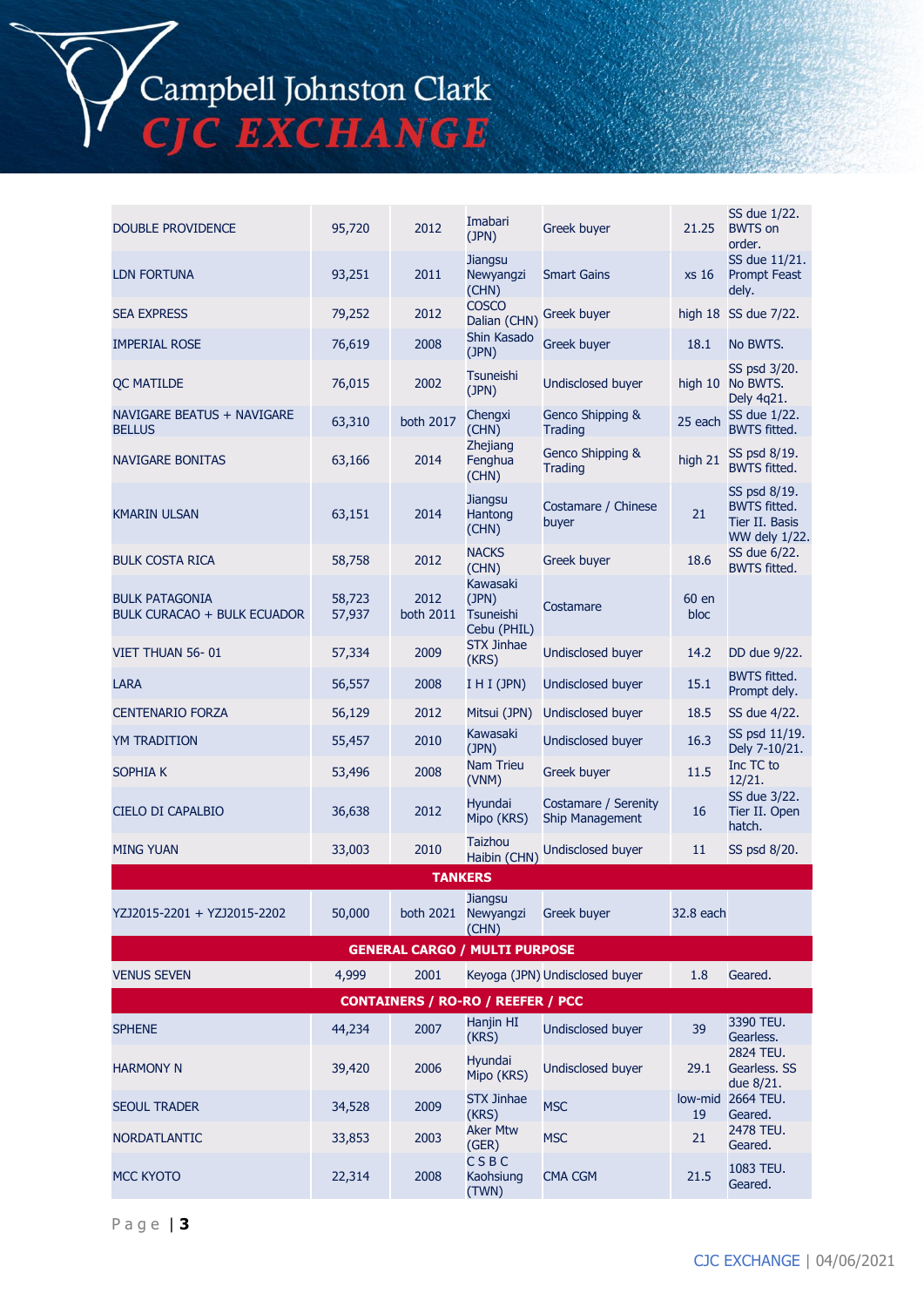# Campbell Johnston Clark<br>CJC EXCHANGE

| PHILIPPOS MICHALIS        | 21,718 | 2015 | Guangzhou<br>Wenchong<br>(CHN) | <b>CMA CGM</b>    | 25    | 1700 TEU.<br>Geared, SS<br>psd 10/20.<br><b>BWTS fitted.</b>   |  |
|---------------------------|--------|------|--------------------------------|-------------------|-------|----------------------------------------------------------------|--|
| <b>SINAR BIMA</b>         | 13,739 | 2008 | <b>Taizhou</b><br>Kouan (CHN)  | Undisclosed buyer | 12.5  | 1118 TEU.<br>Geared.                                           |  |
| <b>GAS</b>                |        |      |                                |                   |       |                                                                |  |
| <b>CAPTAIN MARKOS NL</b>  | 58,691 | 2006 | Hyundai<br>Ulsan (KRS)         | Seven Islands     | 43    | 80,633 cbm.<br>SS due 11/21.                                   |  |
| <b>CLIPPER SUN</b>        | 58,677 | 2008 | Hyundai<br>Ulsan (KRS)         | Arcadia Shipping  | xs 49 | 80,623 cbm.<br>$BWTS +$<br>Scrubber<br>fitted. Prompt<br>dely. |  |
| <b>NEWBUILDING ORDERS</b> |        |      |                                |                   |       |                                                                |  |

| <b>Ordering Client</b>             | Vessel Type Size / No.                            | of units                                         | <b>Shipyard</b><br>(Country)       | <b>Delivery</b> | <b>Price</b><br>$(\$m)$ | <b>Notes</b>                                        |  |
|------------------------------------|---------------------------------------------------|--------------------------------------------------|------------------------------------|-----------------|-------------------------|-----------------------------------------------------|--|
|                                    |                                                   | <b>BULKERS</b>                                   |                                    |                 |                         |                                                     |  |
| Aston                              | Kamsarmax                                         | 82,000 dwt x Chengxi<br>$\overline{\phantom{0}}$ | (CHN)                              | 2022-2023       | 31.5                    | EEDI II. Tier<br>III.                               |  |
|                                    |                                                   | <b>TANKERS</b>                                   |                                    |                 |                         |                                                     |  |
| Euronav                            | <b>Suezmax</b>                                    | 158,000 dwt Hyundai HI<br>x <sub>3</sub>         | (KRS)                              | 2023-2024       | 66.4                    | LNG/Ammonia<br>ready.                               |  |
| <b>CONTAINERS/RO-RO/REEFER/PCC</b> |                                                   |                                                  |                                    |                 |                         |                                                     |  |
| <b>TS Lines</b>                    | Continership                                      | 7,000 TEU x SWS (CHN)<br>4                       |                                    | 2024            |                         | LOI in May.<br>272.5m LOA.                          |  |
| Ningbo Ocean                       | Containership $\frac{3,300}{2}$ TEU x Yangzijiang |                                                  | (CHN)                              | 2023-2024       |                         |                                                     |  |
| Capital Maritime & Trading         | Containership                                     | 1,800 TEU x Hyundai<br>$3 + 3$                   | Mipo (KRS)                         | 2023            | 31.1                    |                                                     |  |
| Ningbo Ocean                       | Containership $\frac{1}{3}$                       | 1,400 TEU x Penglai                              | Jinglu (CHN)                       | 2023-2024       |                         |                                                     |  |
| <b>AP Moller Maersk</b>            | Containership                                     | 2,200 TEU x Hyundai                              | Mipo (KRS)                         | 2023            |                         | Methanol dual<br>fuel.                              |  |
|                                    |                                                   | <b>GAS</b>                                       |                                    |                 |                         |                                                     |  |
| <b>Celsius Shipping</b>            | <b>LNG</b>                                        | 180,000 cbm Samsung HI<br>x <sub>3</sub>         | (KRS)                              | 2023            | 193                     | ME-GA engine.                                       |  |
| <b>CSSC Leasing</b>                | <b>LNG</b>                                        | 174,000 cbm<br>$+1$                              | <b>Hudong</b><br>Zhonghua<br>(CHN) | 2024            |                         | <b>Declared</b><br>option. ACR7<br>ice class.       |  |
| H-Line                             | <b>LNG</b>                                        | 174,000 cbm Hyundai<br>$\times 1$                | Samho (KRS)                        | 2023            | $190*$                  | <b>XDF</b><br>propulsion.                           |  |
| Knutsen                            | <b>LNG</b>                                        | 174,000 cbm Hyundai<br>$\times 1$                | Samho (KRS)                        | 2023            |                         | <b>Against long</b><br>TC to Engie.<br>Mk III Flex. |  |
| <b>SK Shipping</b>                 | <b>LPG</b>                                        | 91,000 cbm Hyundai HI<br>x <sub>2</sub>          | (KRS)                              | 2023            | 88                      | Against 5+ yrs<br>$T/C$ to<br>Petrogas<br>Energy.   |  |

### **Recycling Activity**

| Vessel Name      | <b>BUILT</b> | <b>DWT</b> | <b>LWT</b> | <b>Delivery</b>        | <b>Price</b><br>$(*)$ lwt) | <b>Notes</b>       |  |
|------------------|--------------|------------|------------|------------------------|----------------------------|--------------------|--|
| <b>VLCC</b>      |              |            |            |                        |                            |                    |  |
| <b>MAYA VN</b>   | 2003 / Korea | 318,778    | 44,131     | as-is Batam, Indonesia |                            | last weeks<br>sale |  |
| <b>AFRAMAX</b>   |              |            |            |                        |                            |                    |  |
| <b>KUTCH BAY</b> | 1997 / Japan | 107,176    | 16,701     | as-is Sri Lanka        | 557                        | last weeks<br>sale |  |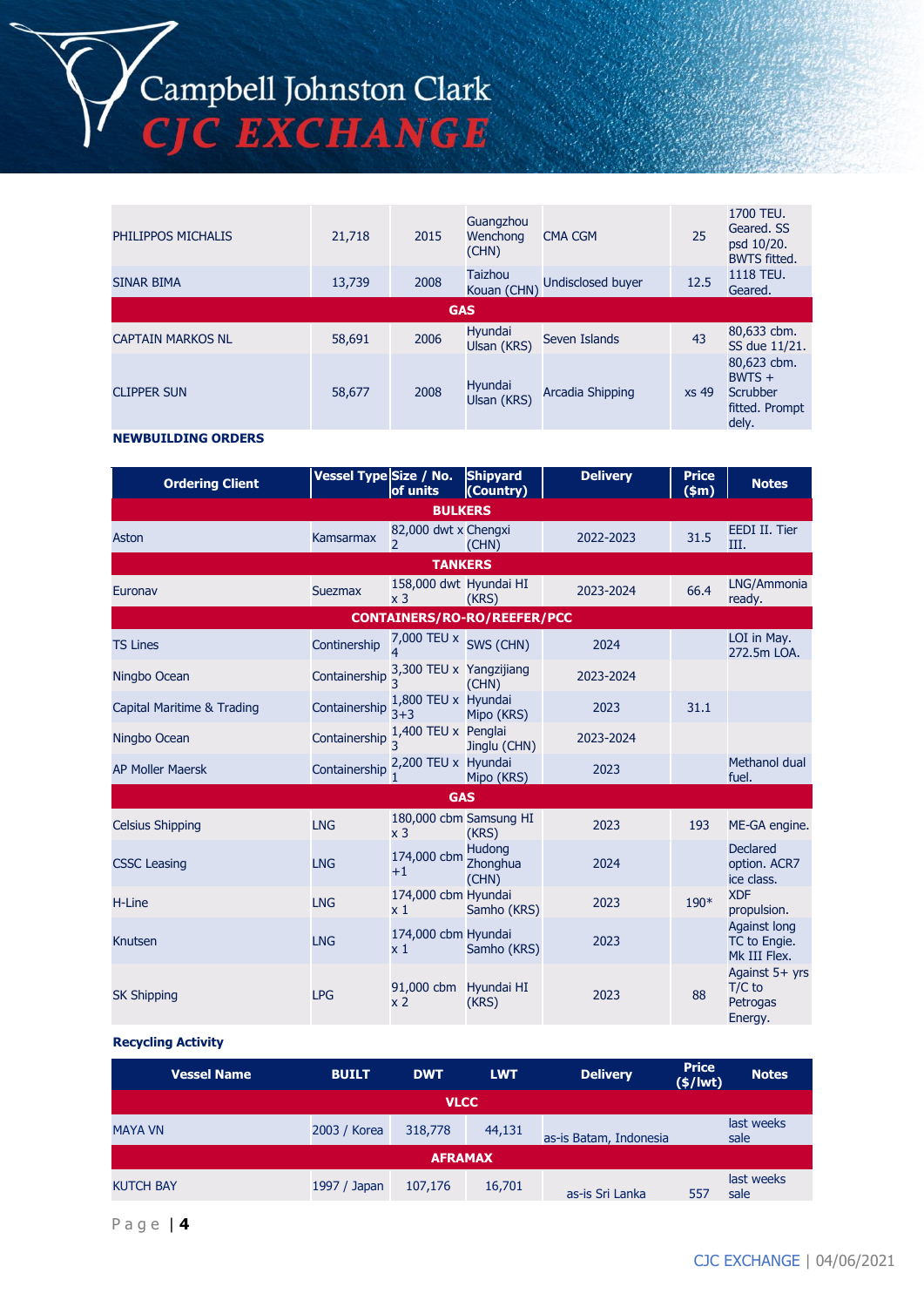## Campbell Johnston Clark<br>CJC EXCHANGE

| <b>TANKERS</b>              |                            |            |        |                   |     |                    |  |
|-----------------------------|----------------------------|------------|--------|-------------------|-----|--------------------|--|
| <b>MOON SPRING</b>          | 1996 /<br><b>Singapore</b> | 7,657      | 2,354  | <b>Bangladesh</b> | 568 | last weeks<br>sale |  |
| <b>ASTON I</b>              | 2001 / Korea               | 36,032     | 8,273  | Pakistan          | 570 | last weeks<br>sale |  |
| <b>CHAMPION ONE</b>         | 1993 / Japan               | 36,362     | 6,950  | as-is Belowan     | 485 | last weeks<br>sale |  |
| <b>SIMBA</b>                | 1996 / Brazil              | 44,677     | 10,845 | Pakistan          | 560 |                    |  |
|                             |                            | <b>LNG</b> |        |                   |     |                    |  |
| <b>MEDITERRANEAN ENERGY</b> | 1984 / Japan               | 67,552     | 32,001 | <b>Bangladesh</b> | 650 | last weeks<br>sale |  |
| <b>CAPESIZE</b>             |                            |            |        |                   |     |                    |  |
| K. PHOENIX                  | 1996 / Korea               | 148,682    | 17,000 | as-is Korea       | 543 |                    |  |
| <b>PANAMAX BULK</b>         |                            |            |        |                   |     |                    |  |
| <b>KARUNIA</b>              | 1993 / Japan               | 69,235     | 9,700  | <b>Bangladesh</b> | 585 |                    |  |

#### **Recycling Prices (US\$/LWT)**

|                                |         | Pakistan Bangladesh | <b>India</b> | <b>Turkey</b> |
|--------------------------------|---------|---------------------|--------------|---------------|
| Tank/Cont/Ro-Ro/Capes/LPG/PCC  | 575/595 | 580/595             | 550/560      | 290/300       |
| Dry Cargo/Bulk/Tween/Gen Cargo | 565/575 | 565/580             | 540/550      | 280/290       |

**Newbuild and Second Hand Values** (\$ million)

|                            |                |       | Newbuild 5 Year Old 10 Year Old |
|----------------------------|----------------|-------|---------------------------------|
| <b>Tankers</b>             |                |       |                                 |
| <b>VLCC</b>                | 98.5           | 71    | 50                              |
| <b>SUEZMAX</b>             | 66             | 49    | 33.5                            |
| <b>AFRAMAX</b>             | 53             | 41    | 26.5                            |
| <b>MR</b>                  | 37             | 28    | 19                              |
| <b>Bulkers</b>             |                |       |                                 |
| <b>CAPESIZE</b>            | $59^{\circ}$   | 37.5  | 31                              |
| KAMSARMAX / PANAMAX        | $33^{\wedge}$  | 29.5k | 21k / 19p                       |
| <b>ULTRAMAX / SUPRAMAX</b> | $31^{\wedge}$  | 25.5u | 18                              |
| <b>HANDYSIZE</b>           | $26.5^{\circ}$ | 21    | 15                              |
|                            |                |       |                                 |

| <b>Indices</b> |                        |
|----------------|------------------------|
|                | C.O.B<br><b>Friday</b> |
| <b>BDI</b>     | 3300                   |
| \$/Yen         | 110.02                 |
| <b>VLCC</b>    |                        |
| <b>AG/East</b> | 31                     |
| TD3 (WS)       |                        |

^=Chinese price (otherwise based upon Japanese / Korean country of build)

**This report has been produced for general information and is not a replacement for specific advice. While the market information is believed to be reasonably accurate, it is by its nature subject to limited audits and validations. No responsibility can be accepted for any errors or any consequences arising therefrom. No part of the report may be reproduced or circulated without our prior written approval. © E.A. Gibson Shipbrokers Ltd 2021.**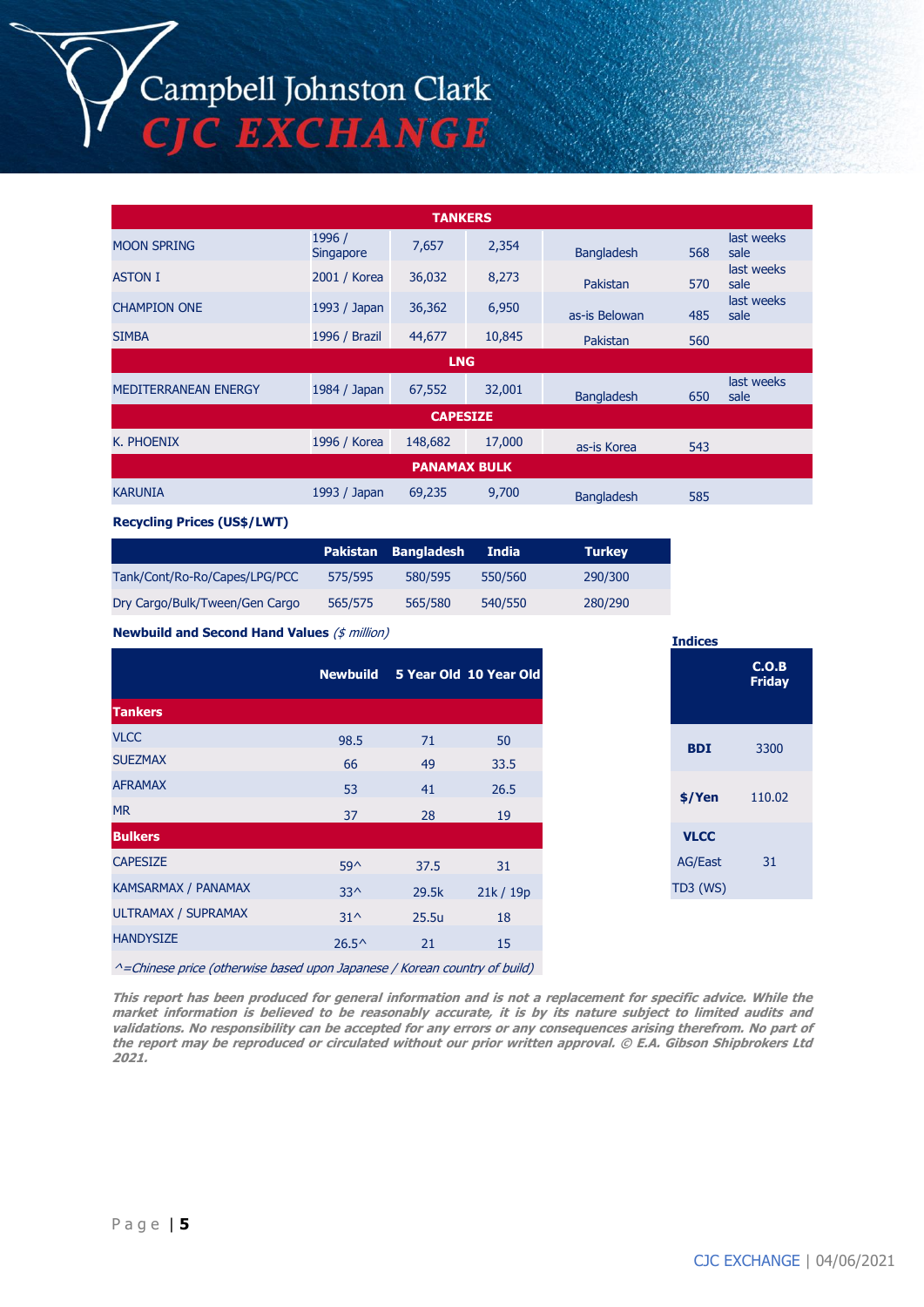

### CJC Market News



Campbell Johnston Clark (CJC) is a medium-sized international law firm advising on all aspects of the shipping sector, from ship finance to dry shipping and comprehensive casualty handling, and all that happens in between. Today, we Campbell Johnston Clark have offices in London, Newcastle, Singapore and Miami.

### **MSC's secondhand splurge over the past 10 months hits record 60 ships**

As its fleet capacity edges above 4m teu, MSC is on the cusp of overtaking 2M partner Maersk to become the largest carrier.

MSC is continuing its strategy of hoovering-up container tonnage on the second-hand market, acquiring more ships last month, some to remain on charter to other carriers. Despite having the largest orderbook of any carrier, of some 800,000 teu, with deliveries stemmed from 2022 onwards, MSC is still on the hunt. The new additions to MSC's fast-expanding fleet take the number of containerships purchased since last August to more than 70 for a capacity of around 300,000 teu.

Following its aggressive buying spree of secondhand tonnage, the Swiss carrier now controls a fleet of 604 ships for a capacity of 4,015,674 teu, narrowing the gap on Maersk to just 106,000 teu. With 40 vessels, representing 724,000 teu, under construction, MSC has the largest orderbook of all the container lines.

Recently, the Soren Toft-led company has paid Eastern Pacific Shipping \$42.5m for the 5,018 teu Kowloon Bay boxship, according to multiple broker reports. This sale comes alongside other recent purchases including the 4,250 teu Alabama, the 3,534 teu Songa Haydn, the 2,564 teu City of Hong Kong and the 2,492 teu Oregon Trader, taking the number of ships MSC has bought since August last year to 60.

### **Singapore supports global programme to vaccinate international sea crew**

Singapore has stated that, as a global hub port and international maritime centre, it will back the International Maritime Organization's call for seaports around the world to assist in the vaccination of international sea crew.

Speaking at the International Chamber of Shipping (ICS) Leadership Insights Series "Global Trade in 2021" Webinar, Senior Minister of State for Transport Mr. Chee Hong Tat stated that the local maritime industry will work with various stakeholders to vaccinate international sea crew. He furthered that this support to international efforts is important for several reasons. Firstly, that it would add an extra layer of protection for sea crew against Covid-19, secondly that it would reduce the risk of exposure for port workers and shore-based personnel when boarding vessels in Singapore and lastly, that it would allow ports to remain open to accept vessels so that they can continue on their way, thereby supporting the global supply chain.

Having said the above, the minister emphasised the importance of balancing public health risks and providing vaccinations. In this regards, three considerations have been adopted to guide Singapore's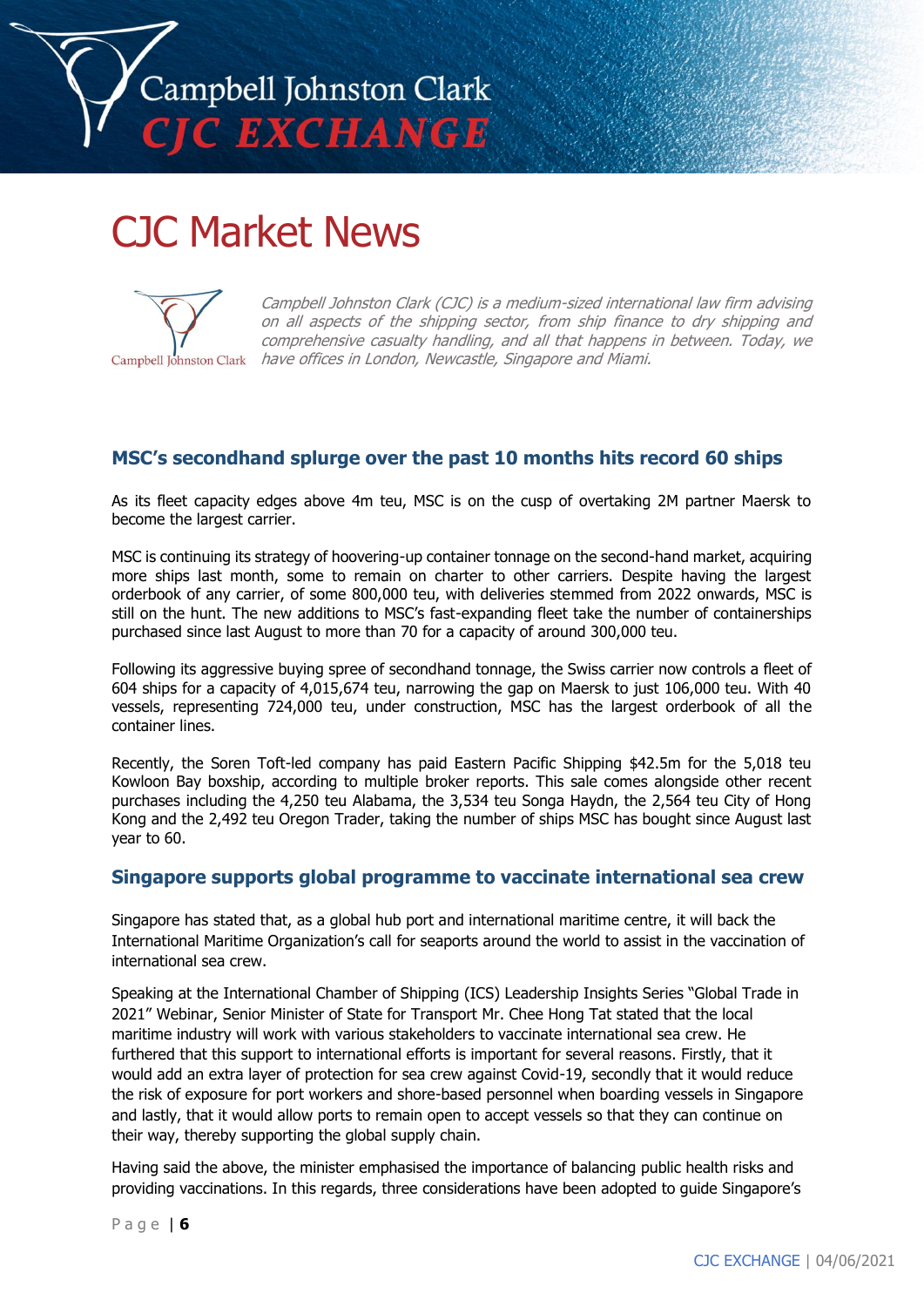

work in this area. Foremost, he stated that it was crucial that the IMO or the shipping industry secure the allocation of vaccine supplies for international sea crew as the vaccines must originate from a separate pool beyond the country's national stockpile. Secondly, the minister stated that the vaccination programme could be carried out as part of Singapore's crew change sign-on protocol when the vessel calls in port. This will allow the vaccination procedure to ride on what he called, Singapore's tried-and-tested crew change process, ensuring the roll out remains, "safe and tight". Thirdly, the minister stated that as the vaccine types being rolled out for international sea crew can be different to what a particular country has approved under their national programme, it is important for the industry to, "take the lead in working out the indemnity arranges for each vaccine type, based on commercial arrangements."

The minister ended this speech on this particular area by stating that the local shipping association, port operator and maritime unions are in the midst of working out the relevant protocols and concept of operations together with the local maritime authority, the MPA, based on the abovementioned approach. He furthered that this same tripartite partnership was what enabled Singapore's crew change protocol and was confident that a safe and effective vaccination protocol for international sea crew can be drawn up. Ending this section, he stated, "this is the right thing to do, and we want to make sure we do it right."

The minister's full speech, which also covers digitalization, decarbonization, the global supply chain crunch and other current topics can be read [here.](https://www.mot.gov.sg/news-centre/news/Detail/opening-speech-by-senior-minister-of-state-for-transport-mr-chee-hong-tat-at-the-international-chamber-of-shipping-(ics)-leadership-insights-series-global-trade-in-2021-webinar)

### **Call for probe into impact of Gulf of Mexico fire as lightning blamed**

Environmental activists in Mexico are demanding an investigation into damage to the Gulf of Mexico after last Friday's underwater fireball. Mexico's state-owned oil company, Petroleos Mexicanos, said on Monday a bizarre chain of events, including a lightning storm and a simultaneous gas pipeline leak, set off the strange subaquatic fire.

The company said an intense storm of rain and lightning last Friday forced the company to shut off pumping stations near the rig whilst simultaneously, the leak in an underwater pipeline allowed natural gas to build up on the ocean floor and once it rose to the surface it was probably ignited by a lightning bolt.

The accident unleashed a subaquatic fireball that appeared to boil the waters of the Gulf of Mexico, and drew a hail of criticism from environmentalists. Greenpeace is calling for the Agency for Safety, Energy and Environment (ASEA) to investigate the damage to marine life and the ecosystem in the area.

Climate activist Greta Thunberg reposted a video clip of the fire on her Twitter account, criticising politicians who allow oil drilling. "Meanwhile the people in power call themselves 'climate leaders' as they open up new oilfields, pipelines and coal power plants — granting new oil licenses exploring future oil drilling sites," Ms Thunberg wrote. "This is the world they are leaving for us."

Mexican President Andrés Manuel López Obrador has been supportive of drilling more wells and buying or building oil refineries during his administration. He has touted oil as "the best business in the world".

### **Chinese yards newbuilding orders up 183% in first five months**

A near doubling of newbuilding orders for Chinese shipbuilders in the first five months underscores the sharp upturn in fortunes seen for the sector this year.